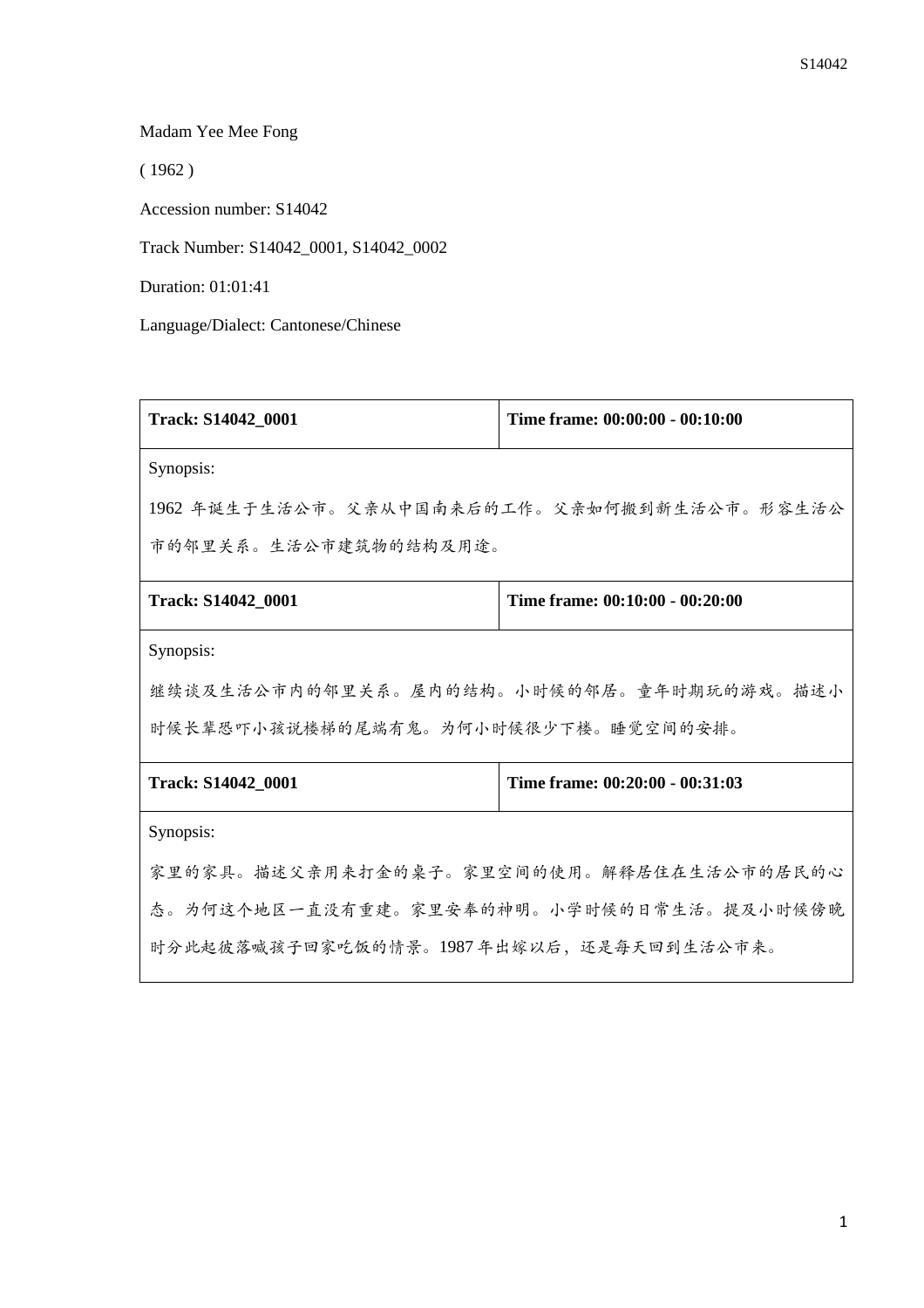| Track: S14042_0002                         | Time frame: 00:00:00 - 00:09:59 |  |
|--------------------------------------------|---------------------------------|--|
| Synopsis:                                  |                                 |  |
| 从还没有结婚以前直到退休的职业。工作时的日常生活。1992年孩子出生以后托给生活公市 |                                 |  |
| 的邻居照顾。解释与左右两边的邻居的良好关系与互动。父亲去世时的情况。父亲去世以    |                                 |  |
| 后,如何把屋子的名字转到自己的名下。屋子的租金。为何父亲去世后依然每天回到生活公   |                                 |  |
| 市。小时候在生活公市过年的情景。                           |                                 |  |
| Track: S14042_0002                         | Time frame: 00:09:59 - 00:20:01 |  |
| Synopsis:                                  |                                 |  |
| 描述婆婆还在世时,在新年前都会用一种特别的叶子打扫家里。阐述小时候在生活公市过年   |                                 |  |
| 的情景。如何在生活公市为孩子庆祝生日。                        |                                 |  |
| Track: S14042 0002                         | Time frame: 00:20:01 - 00:30:38 |  |
| Synopsis:                                  |                                 |  |
| 在生活公市过年时,与邻居之间的互动。解释为何生活公市居民的下一代之间已经变得疏    |                                 |  |
| 远。感叹生活公市人口老化。为什么还会常常回来这里。解释厨房的烟囱构造独特,油烟不   |                                 |  |
| 会留在家里。生活公市的味道与生活记忆。                        |                                 |  |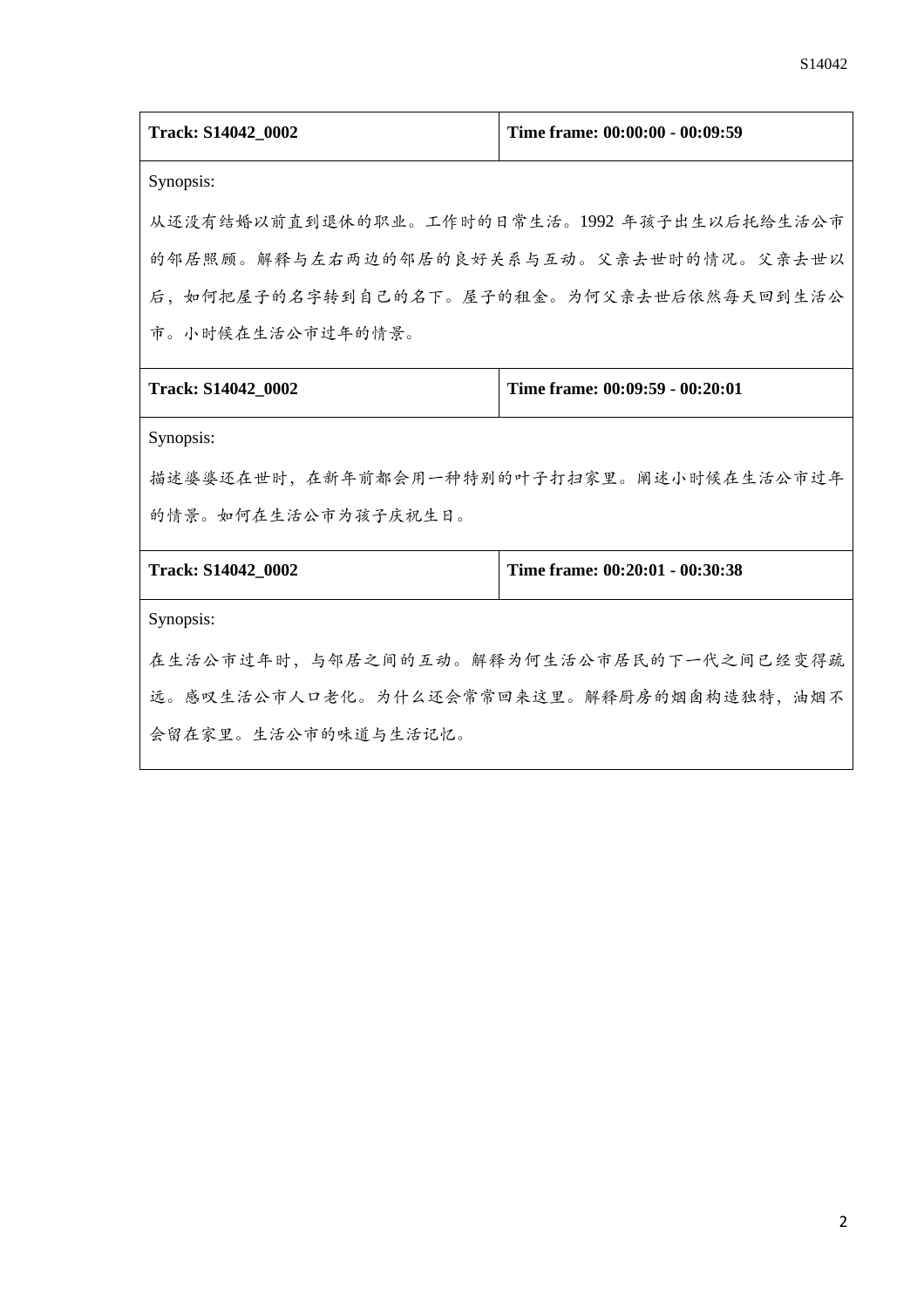## Madam Yee Mee Fong

( 1962 )

Accession number: S14042

Track Number: S14042\_0001, S14042\_0002

Duration: 01:01:41

Language/Dialect: Cantonese/Chinese

| Track: S14042 0001 | Time frame: $00:00:00 - 00:10:00$ |
|--------------------|-----------------------------------|
|                    |                                   |

Synopsis:

Born in People's Court in 1962. Her father's occupation since his coming to Nanyang. How her father moved into People's Court. Described the neighbourhood here. The structure of People's Court building and its function.

| <b>Track: S14042 0001</b> | Time frame: $00:10:00 - 00:20:00$ |
|---------------------------|-----------------------------------|
|                           |                                   |

Synopsis:

Continued to talk about the neighbourhood in People's Court. Inner structure of the unit. Her neighbours when she was young. Games played during childhood. Described that the elders would frighten the children by telling them the end of the stairs was haunted when she was young. Why the children seldom went downstairs when she was young. The sleeping space arrangement.

**Track: S14042\_0001 Time frame: 00:20:00 - 00:31:03**

Synopsis:

Furniture at home. Described her father's goldsmith table. The use of space at home. Explained the mentality of People's Court residents. Why there was no reconstruction in this area. Deities worshipped at home. Daily routine during her primary school years. Mentioned about hearing the up and down calling for children to return home for dinner in the evening in People's Court when she was young. Returning daily to People's Court still, after getting married in 1987.